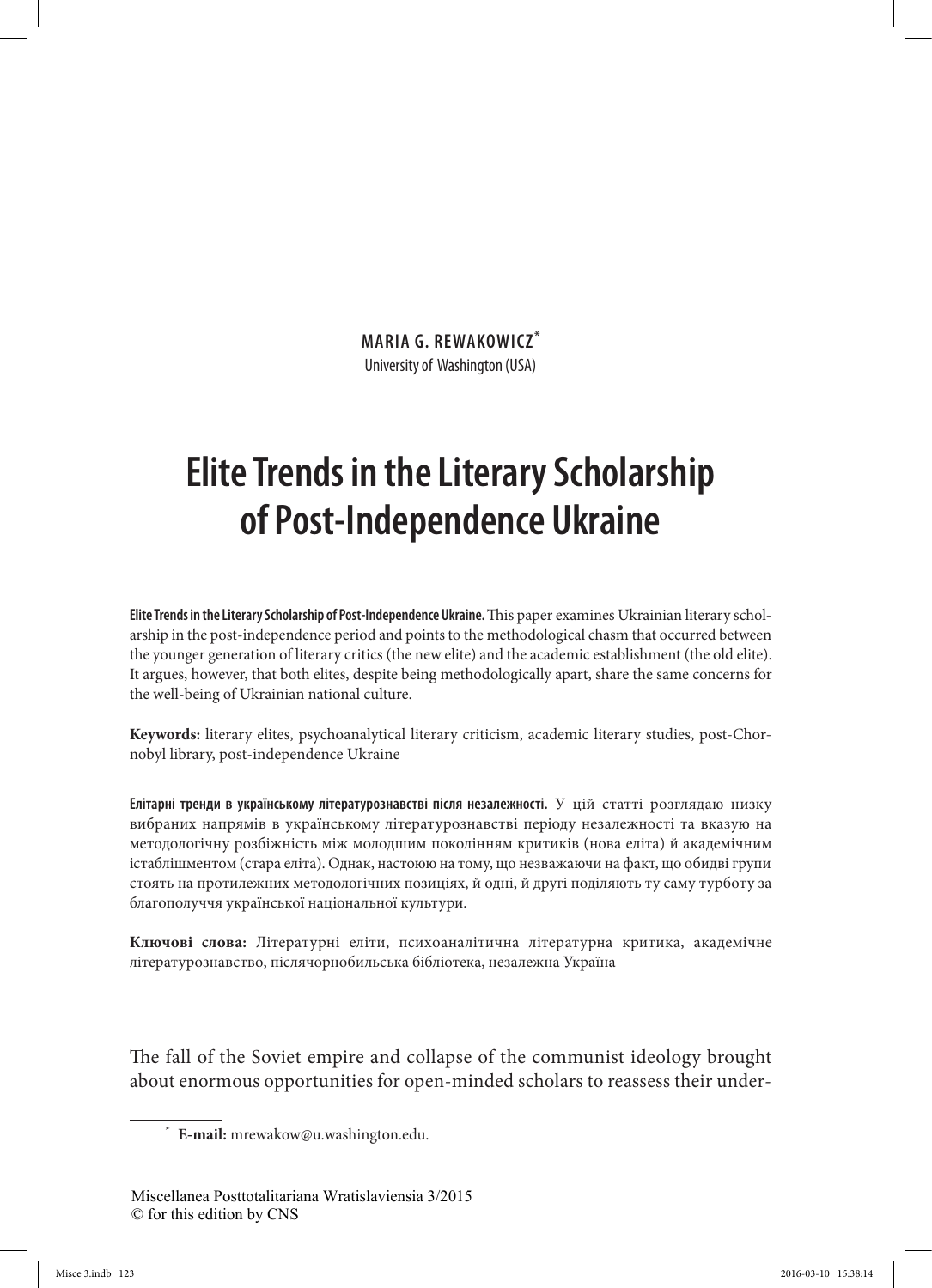standing of the social role of literary work and enable them to revisit the established canon of Ukrainian literature. At the same time, from the very beginning, Western literary scholars of Ukrainian descent and literary scholars of the younger generation in Ukraine have been eager to introduce new reading strategies, from postcolonial to feminist theories, engaging with equal enthusiasm psychoanalysis, postmodernism, and identity politics. In fact, it is possible to discern a couple of distinct interpretive turns in the literary scholarship of the post-independence period, one being 'postcolonial', introduced first in the early 1990s by an Australian literary scholar with Ukrainian roots, Marko Pavlyshyn, and taken up later by an American scholar of Ukrainian extraction Vitaly Chernetsky, and the other turn being 'feminist', advanced tirelessly by Solomiia Pavlychko as early as 1991. While Pavlyshyn and Chernetsky represent Western reading strategies, Pavlychko and her female colleagues constitute a group determined to overhaul ideologized Soviet ways of interpretation from within the Ukrainian literary scholarship. Pavlychko's article "Chy potribna ukrains'komu literaturoznavstvu feministychna shkola?" ("Чи потрібна українському літературознавстві феміністична школа?"), published in 1991<sup>1</sup>, signaled a turn to feminism as a viable reading strategy and initiated a very productive critical paradigm, subsequently taken up by other female scholars, namely Tamara Hundorova, Vira Aheieva, and Nila Zborovska. Arguably, their propositions constitute the most interesting reading strategies in the post-independence period, especially for Ukrainian modernism and women authors.

While postcoloniality and feminism no doubt represent the two, perhaps best known, innovative interpretive approaches in Ukrainian criticism since independence, in this paper I want to focus on a few other elite trends within that realm, which have emerged alongside generational and ideological fault lines. On the one hand, there is psychoanalytical literary criticism, as championed by the late Nila Zborovska, and the postmodernist conceptualization of the post-Chornobyl library put forth by Tamara Hundorova; on the other hand, there is an academic literary establishment that by and large adheres to old ways of interpretation, although, admittedly, there are also a few notable exceptions, with Ivan Dziuba being the most conspicuous one. In fact, I argue in this article that despite being widely apart methodologically, Dziuba (the old elite) shares the same concerns for the well-being of Ukrainian national culture as his junior female colleagues, Hundorova and Zborovska (the new elite).

<sup>1</sup> This article appeared in the preeminent literary scholarly journal *Slovo i chas* (formerly known as *Radians'ke literaturoznavstvo*), 1991, no. 6, pp. 10–15, as part of a *Feminist Seminar*, in which two scholars other than Pavlychko participated, namely Tamara Hundorova and Vira Aheieva. Pavlychko's article was posthumously reprinted in her book *Feminizm*, Kyiv 2002, pp. 19–27. *Feminizm* is a compilation of Pavlychko's articles on feminism written between 1991 and 1999. It also compiles all the interviews and talks she gave to various newspapers, journals, and other media. Unfortunately, the editor of this anthology, Vira Aheieva, limits the bibliographical information to publication dates and does not provide the original sources of the reprinted material.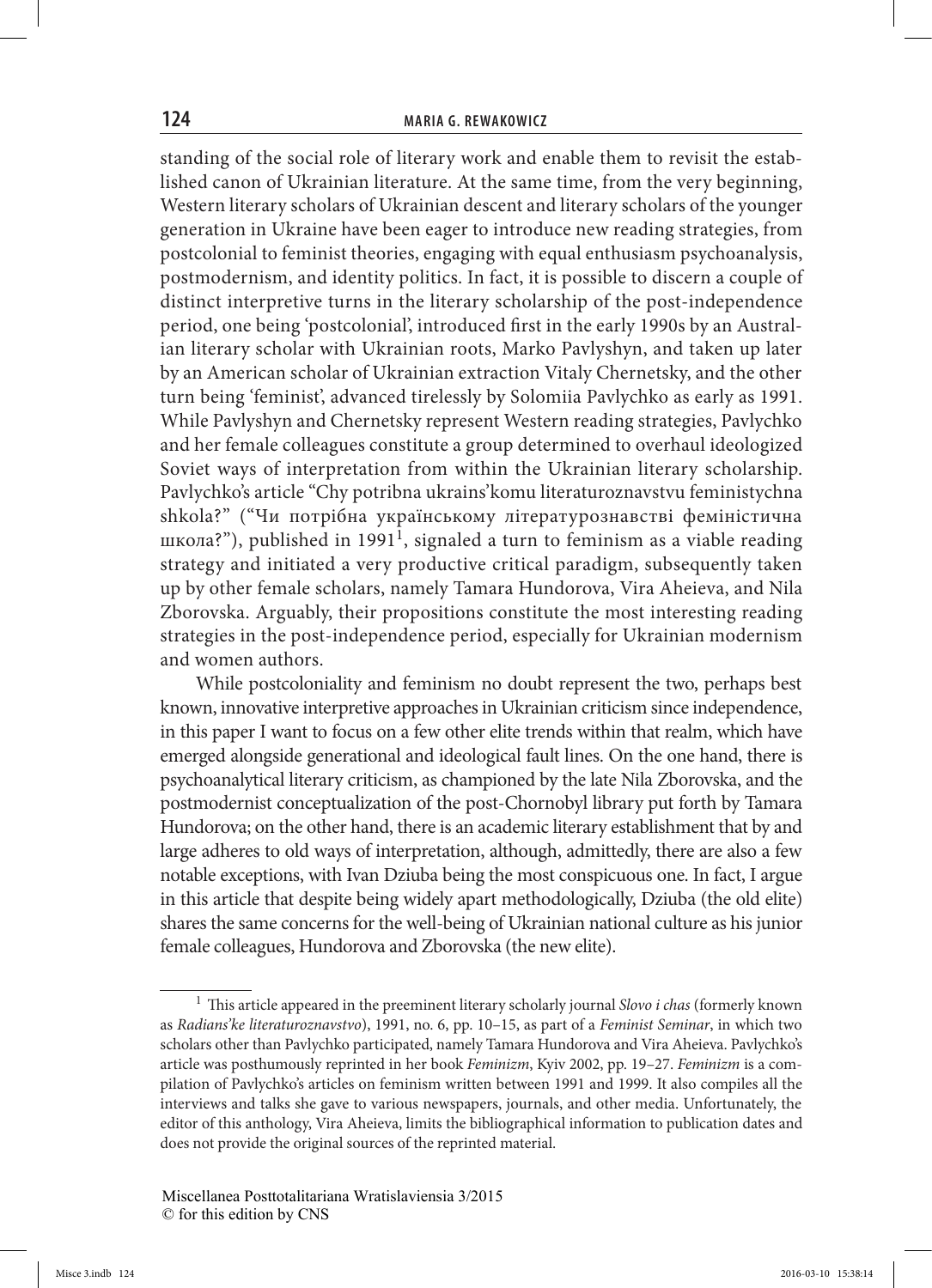## **Psychoanalysis and the Post-Chornobyl Library**

In the second edition of *Dyskurs modernizmu v ukrains'kii literaturi* (*Дискурс модернізму в українській літературі*, Kyiv 1999), Pavlychko augments her study by adding two chapters, one on the psychoanalytic discourse and the influence of Sigmund Freud on Ukrainian letters in the first three decades of the twentieth century, and another on the émigré poetic phenomenon of the New York Group. Her analysis of Ukrainian modernist discourses, impacted by psychoanalysis, is novel but still rather sketchy. Pavlychko aims first at tracing Freud's impact on literary production in *fin de siècle* Ukraine and then shortly after the revolution in the 1920s, and second, she aims at introducing readings of literary works from that period by critics who fully incorporated Freud's theoretical premises in their interpretations. Pavlychko's inroads into the history of psychoanalysis in Ukrainian modernism constitute but a historical outline of its beginnings. It was never her goal to conceptualize Ukrainian literature from a psychoanalytical perspective, although, as her articles attest, she was quite supportive of this approach as one of many possible new productive interpretative methodologies<sup>2</sup>. Engaging psychoanalysis as a reading strategy was taken up most consistently by Nila Zborovska in her monumental study of modern Ukrainian literature, entitled *Kod ukrains'koi literatury: Proekt psykhoistorii novitn'oi ukrains'koi literatury* (*Код української літератури: Проект психоісторії новітньої української літератури*, Kyiv 2006).

In her monograph, Zborovska contends that in the space of postcoloniality Ukrainian modern anticolonial literature<sup>3</sup> lends itself especially well to investigations from the psychohistorical point of view (p. 3). She further elaborates that while the standard history of literature focuses on textual manifestations of national character as they evolve through various epochs, psychohistory, on the other hand, takes as its main task the problematization of such an evolution by underscoring the psychological motivation behind historical events, including creative endeavors (p. 10). And since her whole conceptualization of Ukrainian literature hovers around its anticolonial premises, her main goal is to grapple with the issue of colonial corruption in the development of national character (p. 11). Zborovska agrees with the Indian scholar M. Ramamurti that only by scrupulously studying the past one can be cleansed of conscious and unconscious complexes that hinder the development of a national spirit (pp. 10–11).

<sup>2</sup> See her articles "Feminizm iak mozhlyvyi pidkhid do analizu ukrains'koi kul'tury" *(*"Фемінізм як можливий підхід до аналізу української культури"), [in:] *Feminizm*, p. 32, and "Metodolohichna sytuatsiia v suchasnomu ukrains'komu literaturoznavstvi" ("Методологічна ситуація в сучасному українському літературознавстві"), [in:] *Teoriia literatury*, Kyiv 2002, p. 487.

<sup>3</sup> It is understandable from the context that Zborovska considers all Ukrainian modern literature as anticolonial, that is, the literature that has as its starting point the publication of the epic poem *Eneida* (*Енеїда*) in the vernacular by Ivan Kotliarevsky in 1798 and continues up to the present.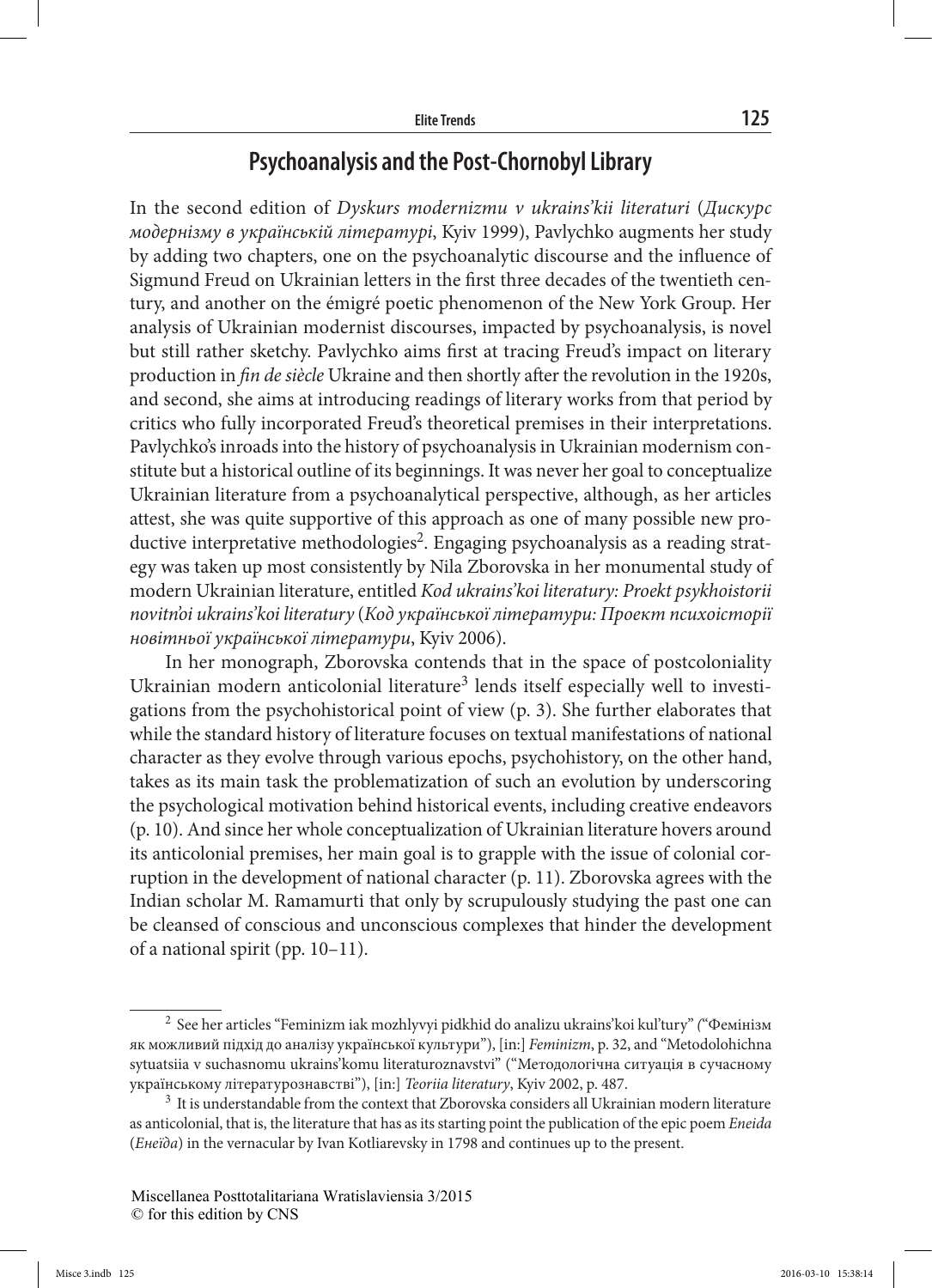Methodologically, the critic relies on the motivational analysis of historical events as developed by an American social thinker Lloyd deMause. However, whereas deMause in his psychohistorical studies concentrates on the impact of child rearing practices (or child abuse to be more precise) in the formation of the human psyche and subsequently nations<sup>4</sup>, Zborovska applies his model to the birth of Ukrainian modern literature. In addition to an intense concentration on motivational analysis, she also utilizes ideas developed by psychoanalyst Melanie Klein, mainly the latter's insistence on the importance of the maternal function in the development of subjectivity and access to culture and language. Zborovska contrasts Klein's vision of the significance of the maternal function in the constitution of subjectivity with that of Freud's, for whom it is the paternal function that becomes the predominant force as far as entrance into the social realm is concerned. The distinction between maternal (which takes the form of the permissive and the supportive) and paternal (characterized by the aggressive and the authoritarian) modes of domination in literary production lies at the heart of Zborovska's conceptualization of the psychohistory of Ukrainian literature.

She differentiates three distinct periods in its development: classical, modern, and postmodern. In the classical period she includes works of Ivan Kotliarevsky, who introduced the vernacular language into Ukrainian letters, as well as romantic and realist authors of the nineteenth century. The second period comprises works of modernist writers and the third period, the postmodern, is made up of works and activities of two literary generations, that of the 1960s and that of the 1980s. The inclusion of the so-called *shistdesiatnyky* (the generation of the 1960s) in the postmodern period comes as a surprise but because her classificatory criteria go beyond aesthetic concerns and concentrate instead on the psychological motivation, such a slippage appears to be justified within the proposed model.

Zborovska also compares Russian and Ukrainian literatures and comes to the conclusion that whereas in Russian letters the paternal mode of development prevails, in Ukrainian letters, by contrast, the maternal dominates. The way the critic frames her argument, it seems that the whole project of the decolonization of the Ukrainian literature should consist of recapturing the lost code of paternal bravery, which in its ultimate manifestation should lead to the reestablishment of statehood. Thus, the critic contends that because the male (paternal) component was often corrupted due to the colonial status of Ukraine, it comes as no surprise that Ukrainian women were invariably forced to be carriers of male bravery<sup>5</sup>. In literatures of healthy nation-states maternal and paternal components are balanced, in nations with a colonial past this balance is destabilized.

In many ways Zborovska's turn to psychohistory is not surprising considering that in her feminist writings she had already displayed a penchant for the subjective

<sup>4</sup> See especially his *The Emotional Life of Nations*, New York 2002.

<sup>5</sup> Oksana Zabuzhko's *Pol'ovi doslidzhennia z ukrains'koho seksu* (*Польові дослідження з українського сексу*, Kyiv 1996) fits this paradigm especially well.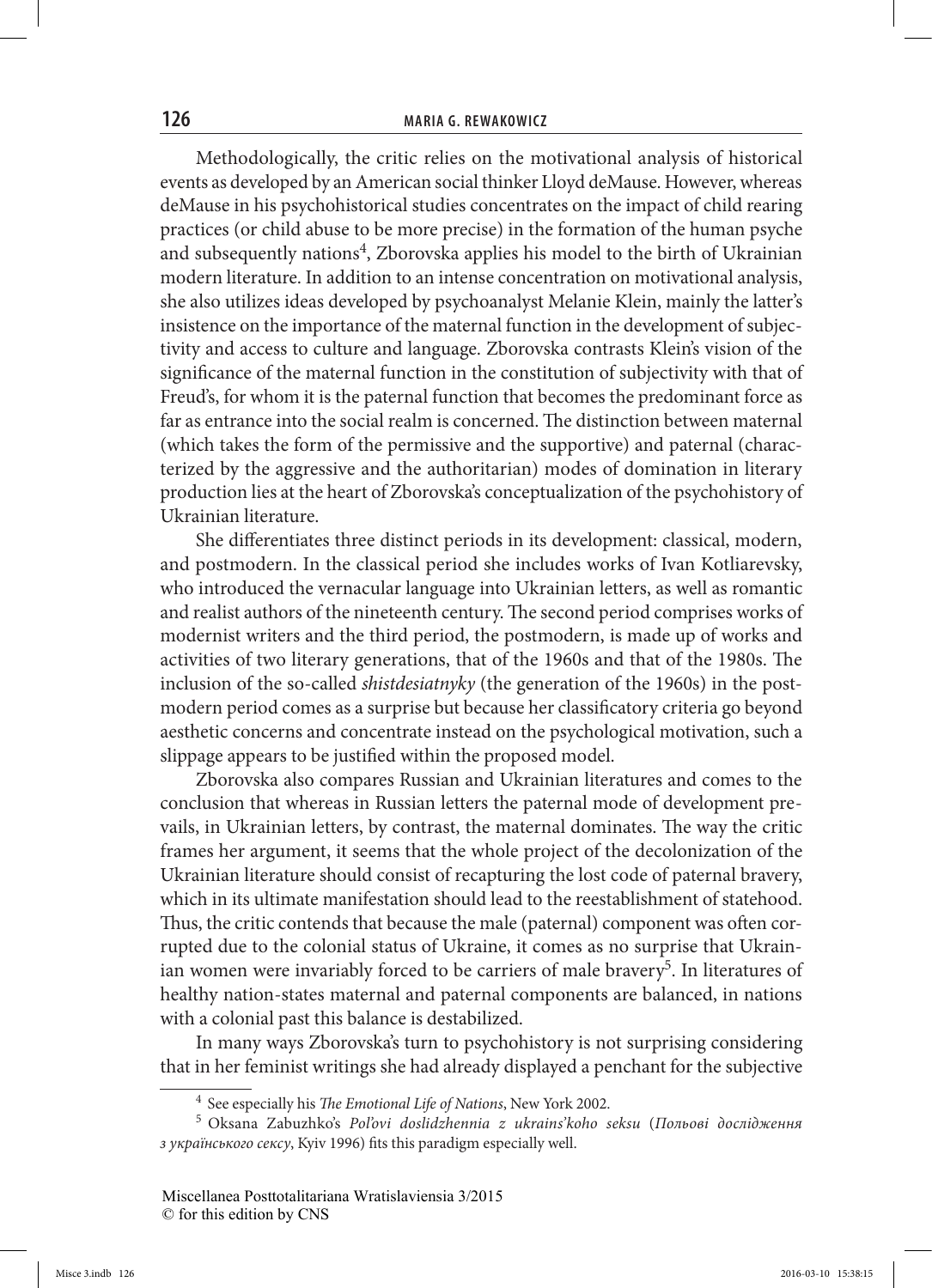and the personal. For one of the distinctive features of psychohistorical approach is a reliance on the emotional and subjective sensibility of the observer. DeMause put it quite explicitly:

Like all sciences, psychohistory stands and falls on the clarity and testability of its concepts, the breadth and parsimony of its theories, the extent of its empirical evidence, and so on. What psychohistory *does* have which is different is a certain *methodology of discovery*, a methodology which attempts to solve problems of historical motivation with a unique blend of historical documentation, clinical experience and the use of the researcher's own emotions as the crucial research tool for discovery<sup>6</sup>.

*Kod ukrains'koi literatury* represents the critic's very personal take on the development of Ukrainian literature from the late eighteenth century to the present, a development in which the dynamics between the national and the imperial are constantly invoked and framed in psychoanalytical terms. What is clear from Zborovska's major and final work is that her position becomes increasingly conservative and quite critical of contemporary attempts at postmodern experimentation. The importance of national self-awareness and self-identification and the emphasis on the aristocratic, if not elitist, (in the spiritual sense) aspirations of a new national literature put Zborovska's stand somewhat at odds with her contemporary literary scholars. As a feminist critic she used to analyze postmodern texts in positive terms<sup>7</sup>, often underscoring their innovative qualities, but as a psychoanalytic and psychohistorical critic she dismissed postmodernist experiments as unproductive, imitative, and supportive of the imperial dominance (pp. 496–497). Volodymyr Danylenko aptly observes that in *Kod ukrains'koi literatury* Zborovska "повертає українську літературу від постмодернізму до внутрішнього світу людини, висуваючи на передній план такі категорії, як совість, мораль, відповідальність, почуття співпереживання та громадянського обов'язку" ("turns away from postmodernism toward the inner world of man, foregrounding such categories as conscience, morality, responsibility, feelings of empathy and civic duty") $\delta$ . Moreover, he also intimates that the critic questions current parameters of the literary process and alludes to the necessity of looking for new critical paradigms.

In contrast to Zborovska, Tamara Hundorova embraces the Ukrainian literary postmodern, even though she also points out its weaknesses and inconsistencies9. In *Pisliachornobyl's'ka biblioteka: Ukrains'kyi literaturnyi postmodern* (*Післячорнобильська бібліотека: український літературний постмодерн*, Kyiv  $2005$ <sup>10</sup> she presents her own assessment of contemporary literature in the form of

<sup>6</sup> L. DeMause, *Foundations of Psychohistory*, New York 1982, p. 90.

<sup>7</sup> See especially her essays on Andrukhovych in *Feministychni rozdumy: Na karnavali mertvykh potsilunkiv*, Lviv 1999.

<sup>8</sup> V. Danylenko, "Variatsii na temu kolonial'noi psykhoistorii (Варіації на тему колоніaльної психоісторії)", *Slovo i chas,* 2007, no. 2, p. 84.

<sup>&</sup>lt;sup>9</sup> The critic especially underscores the kitsch qualities and tendencies in the activity of the Bu-Ba-Bu group. See her *Kitch i literatura: Travestii*, Kyiv 2008, pp. 235–248. 10 The second revised edition was published by *Krytyka* in 2013.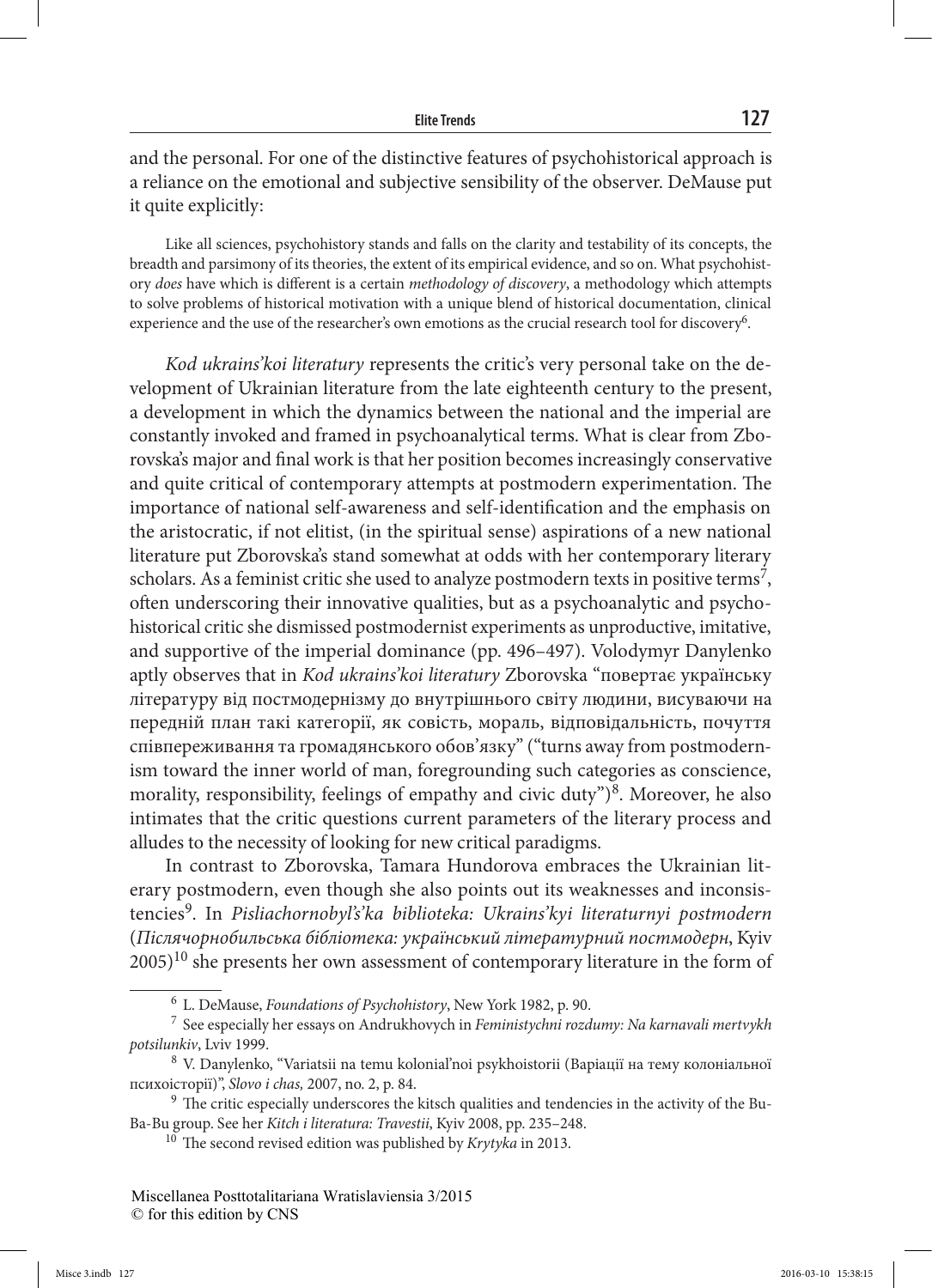essays on the most representative texts, trends and discourses from the mid-1980s to the mid-2000s, foregrounding the issue of chronology. Her innovative reading strategy is rooted in the fact that she uses the Chornobyl catastrophe of 1986, rather than independence of 1991, as a starting point for the conversation on the new literature and the new literary epoch. Chornobyl in Hundorova's text becomes a powerful metaphor for a postmodern, apocalyptic and hybrid culture that emerged in the early 1990s from the ashes of the catastrophic event, manifesting itself in a series of various transformations — social, environmental, and national. In this context, the post-Chornobyl library refers to that cultural production, which simultaneously entails an existential threat, brought about by the nuclear age and its transcendence. Or, to put it differently, it refers to a production that exists in the interstices of the past and the present, the imaginary and the real, the playful and the apocalyptic (p. 8). But the critic also underscores positive moments of the catastrophic event — Chornobyl, after all, has become a civilizational symbol that helped instigating the birth of a new postmodern consciousness in Ukraine, which reveals itself most conspicuously in the re-reading of the national culture, stressing its polyphonic, multilingual and intertextual attributes (p. 9).

Inscribing Chornobyl as a classificatory marker and a period divider within a critical discourse allows Hundorova to view Ukrainian literary postmodernism in broader rather than narrower terms<sup>11</sup>. Hence, according to her, the post-Chornobyl library refers not only to the postmodernism of the Bu-Ba-Bu group in its carnivalesque edition, but it also includes the so-called Kyiv 'ironic underground', neomodernism and neopopulism, and gendered voices. In other words, all Ukrainian literature of the 1990s, according to Hundorova, belongs to the postmodern, post-Chornobyl epoch, even though some of its singular manifestations display other than postmodern characteristics. She recognizes that whereas in the first half of the 1990s the main literary discourse hovered around the issue of artistic freedom, in the second half, the focus shifted to the diversity of aesthetic positions and to various understandings of the role literature should play in society.

Hundorova's reading of the new literature stands uniquely apart for two other reasons. First, she rightly observes that the post-independence literature is not only by necessity pluralistic but also bilingual; and second, she convincingly explains the politics of canon formation in the 1990s, pointing out the existence of its multiple varieties, official and unofficial. The critic also sheds her light on the fact that popular literary genres become increasingly important and that eventually they will need to be recognized and accommodated in the new canon. The critic invokes the Writers' Union of Ukraine and the Shevchenko Institute of Literature of the National Academy of Sciences of Ukraine and identifies them as the institutions responsible for the creation of a new official national canon, yet she does not venture to evaluate

<sup>11</sup> In fact, in her *Foreword* the critic presents a rather surprising chronology, in which she sees the beginnings of Ukrainian postmodern experiments as early as in 1946 when the first almanac of the Artistic Ukrainian Movement was published (p. 7).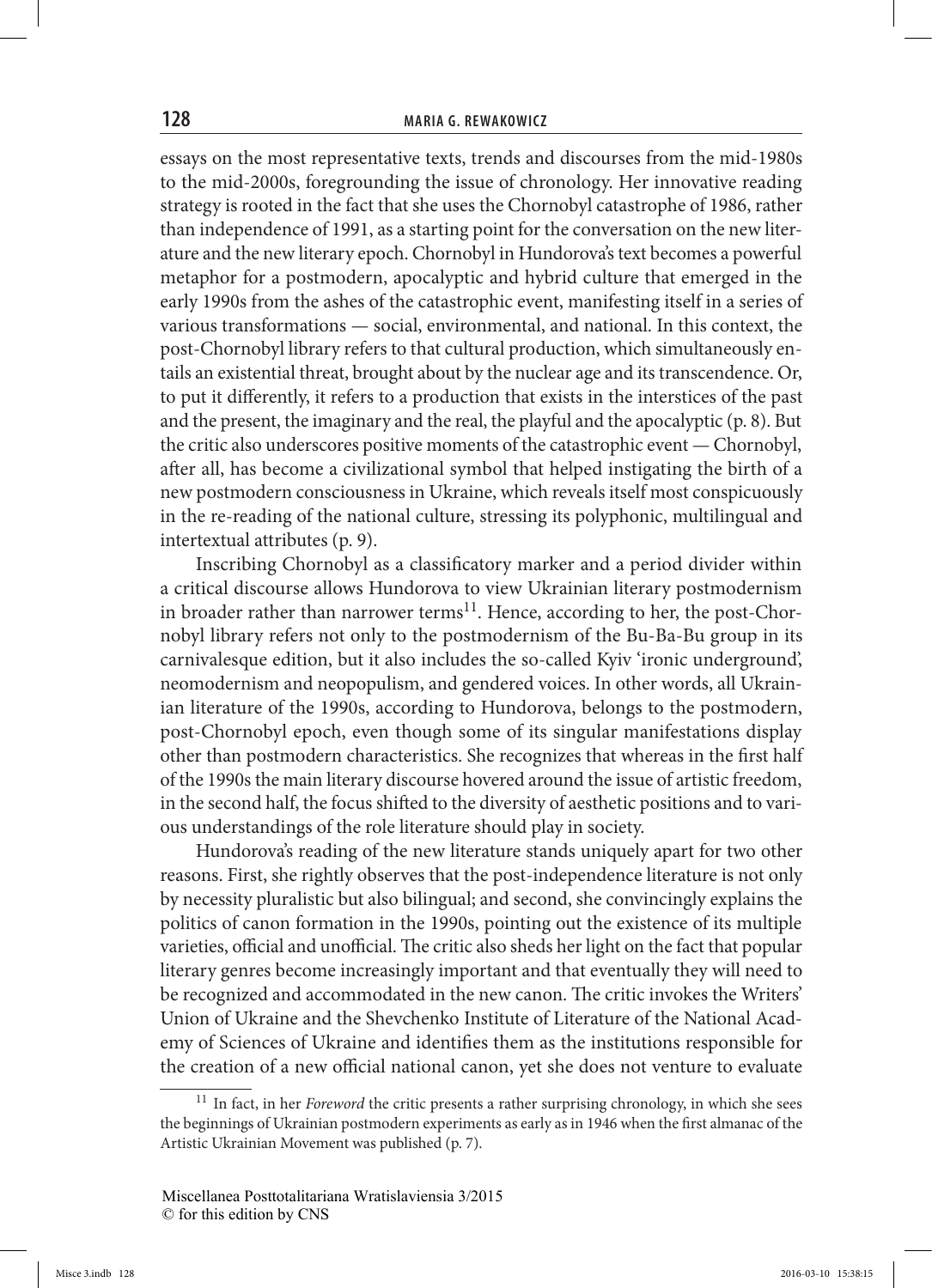their effectiveness in this regard. The fact is that many authors, who came to prominence in the early 1990s, have not been readily acknowledged and/or embraced by the old academic literary elites. However, Hundorova looks on the bright side of the equation and sees progress nonetheless: "the process of decanonization has become increasingly evident and has been accompanied by the emergence of new canons — every anthology that came out in the 1990s represented a distinctive canon of contemporary literature"12. Interestingly, her proposition of the post-Chornobyl library as an apt lens for viewing contemporary Ukrainian literature has not received sufficient academic support but was embraced by younger critics nonetheless<sup>13</sup>.

## **The Academic (Ir)relevance**

The formation of canons is a measure of strength or weakness of institutions responsible for literary studies and artistic production. Following the collapse of the Soviet Union, there was an urgent need to revisit old presuppositions as far as the literary canon was concerned. As already indicated, many female literary scholars who turned to feminist theory and, at least initially, were affiliated with the T.H. Shevchenko Institute of Literature<sup>14</sup>, took upon themselves precisely that task. Yet, George G. Grabowicz in his polemical article "Literaturne istoriopysannia ta ioho konteksty" ("Літературне історіописання та його контексти"), aimed at the Ukrainian academic establishment, argues that not enough has been done in terms of reevaluating the past by such prominent institutions as the Academy of Sciences of Ukraine and its Institute of Literature<sup>15</sup>. He criticizes most of literary scholars affiliated with that institution for failing to find new approaches when it comes to reading strategies, especially when presenting new authoritative histories of literary periods. Judging by "Istoriia ukrains'koi literatury 20 stolittia" ("Історія української літератури ХХ століття"), a collective work under the general editorship of Vitalii Donchyk, published first in 1993 and reissued with some revisions in 1998, that pays more attention to Ukrainian writers of the Soviet period than to those debuting in the glasnost and post-independence periods, there is some justification in Grabowicz's criticism. According to him, Donchyk's incomplete and clearly biased treatment of the new literature must be exposed. Interestingly, in his 2011 critique of

<sup>12</sup> T. Hundorova, "New Ukrainian Literature of the 1990s", *Journal of Ukrainian Studies* 2001, vol. 26, p. 257.

<sup>&</sup>lt;sup>13</sup> See B. Matiiash, "Serioznyi postmodern, abo 'literaturoznavstvo bez bromu' (Серйозний постмодерн або літературознавство без брому)", *Znak*, 2005, no. 10, p. 4, and R. Kharchuk, "Khranytel'ka pisliachornobyl's'koi biblioteky (Хранителька післячорнобильської бібліотеки)", *Kur'ier Kryvbasu*, 2006, no. 4, pp. 181–186.

 $14$  Tamara Hundorova is the only one who still works at the Institute and heads its Department of Literary Theory.

<sup>15</sup> This article was originally published in *Krytyka*, 2001, no. 12 and later reprinted as "Pisliamova" in his *Do istorii ukrains'koi literatury: Doslidzhennia, esei, polemika*, Kyiv 2003, pp. 591–607. I am referring to the latter edition.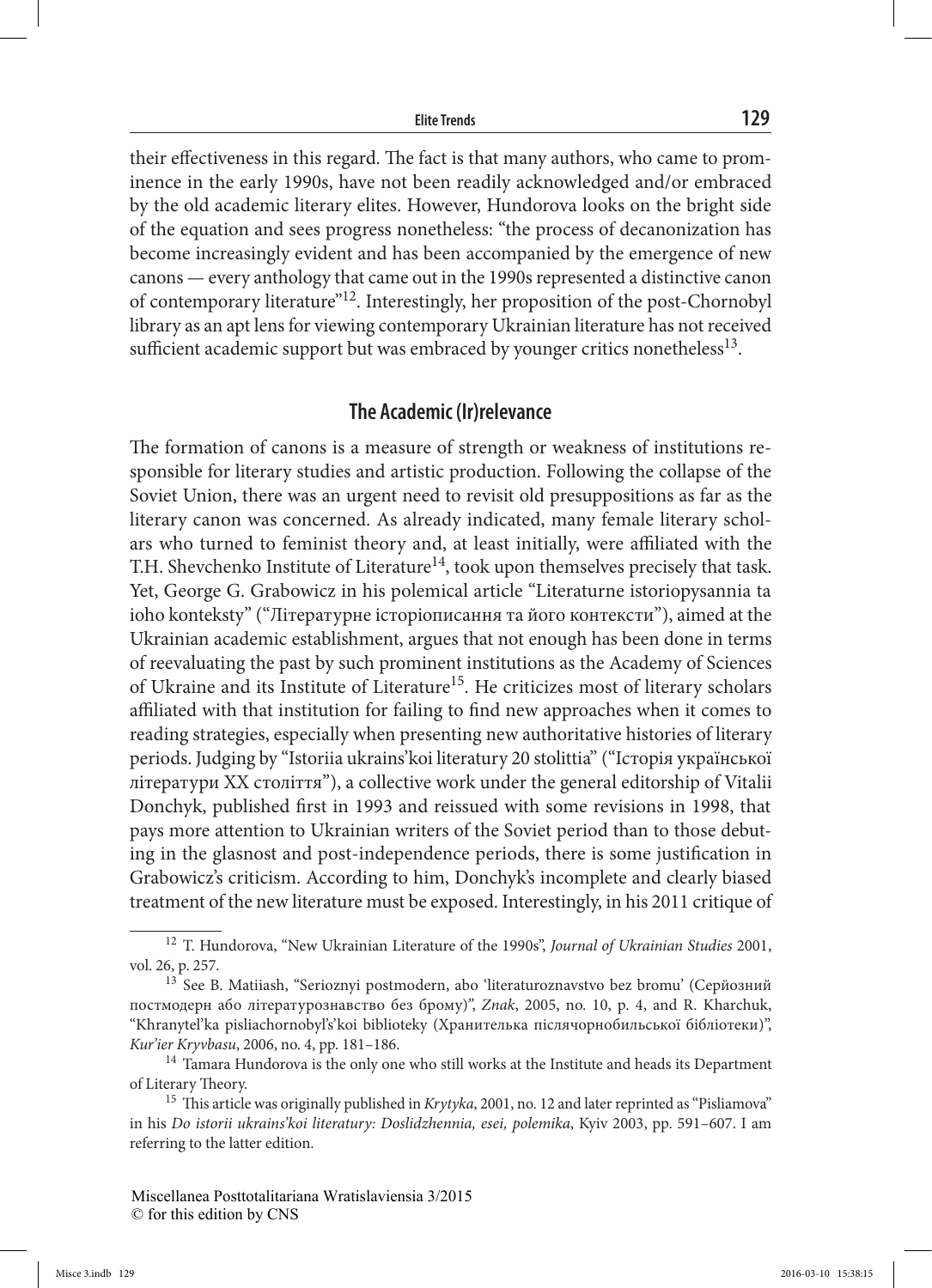the Ukrainian literary scholarship, Taras Koznarsky also characterizes this history as a product that is "transitional, hybrid […], where the contours of the Soviet literary canon glare through new ideological scaffolding"16.

As one of its post-independence undertakings, the Shevchenko Institute of Literature came up with a grand project of publishing the authoritative academic edition of the *History of Ukrainian Literature* in ten volumes by 2008<sup>17</sup>. Presumably, such a comprehensive approach would alleviate any imbalances or partiality displayed in already published histories of various periods, like the one by Donchyk. However, this edition still awaits its full realization, and, taking into account that the person responsible for the overall publication of this multi-volume set is again Donchyk, one might have some doubts as to whether or not a truly new approach to writing a history of Ukrainian literature has been adopted. While it is impossible to evaluate a publication that is still in progress, it makes sense to underscore its one bright aspect, namely the fact that at least one volume of the history will be written by a single author rather than by a collective. That author, Ivan Dziuba, responsible for the history's volume dedicated to the oeuvre of Taras Shevchenko, can easily be labeled as a representative of the 'old' elite but, surprisingly, he manages to imbue his writings with fresh insights.

Dziuba, a leading *shistdesiatnyk*, dissident author, public intellectual, and now also an academician, proposes interesting concepts of cultural paradigms relevant to the Ukrainian context. His three-volume publication, entitled *Z krynytsi lit* (*З криниці літ*, Kyiv 2006–07), comprising his contributions from various sources (published and unpublished), is a case in point. In the second volume there are two articles, written just five years apart, which underscore the need to conceptualize the national culture comprehensively and holistically. In his 1987 essay, titled "Chy usvidomliuiemo natsional'nu kul'turu iak tsilist'?" ("Чи усвідомлюємо національну культуру як цілість?") Dziuba expresses the need to understand culture as a system of integrated and interdependent interactions in which one can discern several hierarchical levels of such reciprocal interplay. At the very bottom of these interactions lies the need for personal contacts and openness to various cultural products. The next level concerns the nature of cultural stimuli, which each artist or writer supplies for his/her own creative consumption. The subsequent two levels underscore the need for cultural syncretism, including hybridization of genres and various demonstrations of artistic symbiosis as generated, for example, by theatrical productions or motion pictures. The fifth level marries all cultural manifestations to specific aesthetic and stylistic tendencies at any given time, and finally, the sixth level of interactions entails a thoroughly functioning national culture. In other words, the interrelationship of all the above

<sup>16</sup> T. Koznarsky, "Ukrainian Literary Scholarship in Ukraine Since Independence", *Canadian Slavonic Papers*, 2011, vol. 53, p. 442.

 $17$  Originally, this authoritative history was conceived as a ten-volume publication but has since been expanded to become a twelve-volume edition.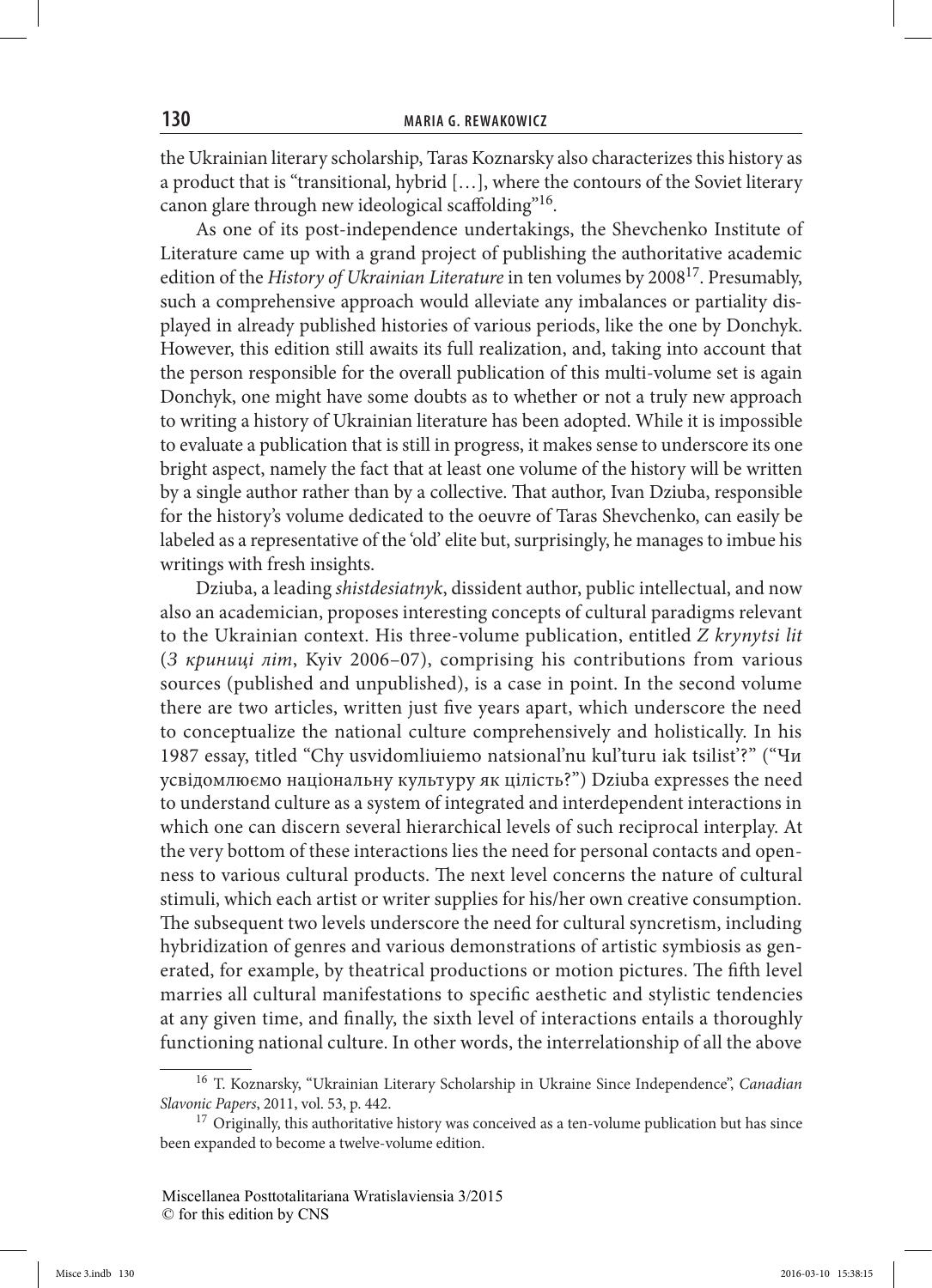levels constitutes a coherent whole of what Dziuba conceives as a national culture, that is, not just high art and literature but culture that reveals itself in all walks of life and with all its interactions. He readily admits that Ukrainian culture of the 1980s lacks such a functional fullness. He laments the neglect of the Ukrainian language and emphasizes the importance of its utilization in all spheres of social life, although he warns against 'purists' who advocate 'Ukrainian only approach' and frame national culture in exclusionary rather than inclusive terms. However, it is clear from this narrative that the main task of all those who are responsible for cultural production and its reception is to restore a systemic wholeness for Ukrainian national culture, undermined first by Soviet totalitarianism and more recently by its neocolonial offshoot.

Dziuba's second essay on the subject, "Do kontseptsii rozvytku ukrains'koi kul'tury" ("До концепції розвитку української культури"), written in 1992, i.e., at the time that coincided with his tenure as the Minister of Culture (1992–94), continues his deliberations on the importance of achieving completeness in a newly liberated cultural sphere. But he also envisions for that space a specific role — that of a consolidating factor in the nation-building process. According to him, developing a new conception of the national culture assumes taking into account theoretical and contextual aspects. In the latter sphere, the critic discusses issues as they relate to cultural phenomena at various levels — globally, within the post-Soviet space, and nationally. He understands that the Ukrainian postcolonial cultural situation offers new opportunities to incorporate the cultural experience from many different sources, and, at the same time, insists on developing its own national approach. Dziuba believes that culture not only plays an important consolidating role in the nation-building process, but is also the site of historical memory and national self-awareness. The cultural politics should therefore facilitate the development and self-realization of each individual, as well as promote the consolidation of democratic principles in an independent state. Only a state with a full-fledged democracy can secure the free development of a national culture and aid in the promotion of its achievements in the world. The critic many a time debates the question of whether or not cultural politics should take as its base an ethnic or civic principle. Without hesitation he stresses and chooses the latter.

The above postulates argue in favor of the active engagement of the state in helping to promote the development of national culture because, in the final analysis, this secures and strengthens its newly achieved independence. In other words, such a policy is in the state's own self-interest. Yet, however attractive and even commonsensical Dziuba's vision has been, he faced opposition and was unable to seriously advance his cultural policies while still being part of the Ukrainian government in the early years of independence. His later writings, particularly those dealing with the language issue, are not overly optimistic, as they reflect facts on the ground, including the situation in which the Ukrainian language is increasingly being squeezed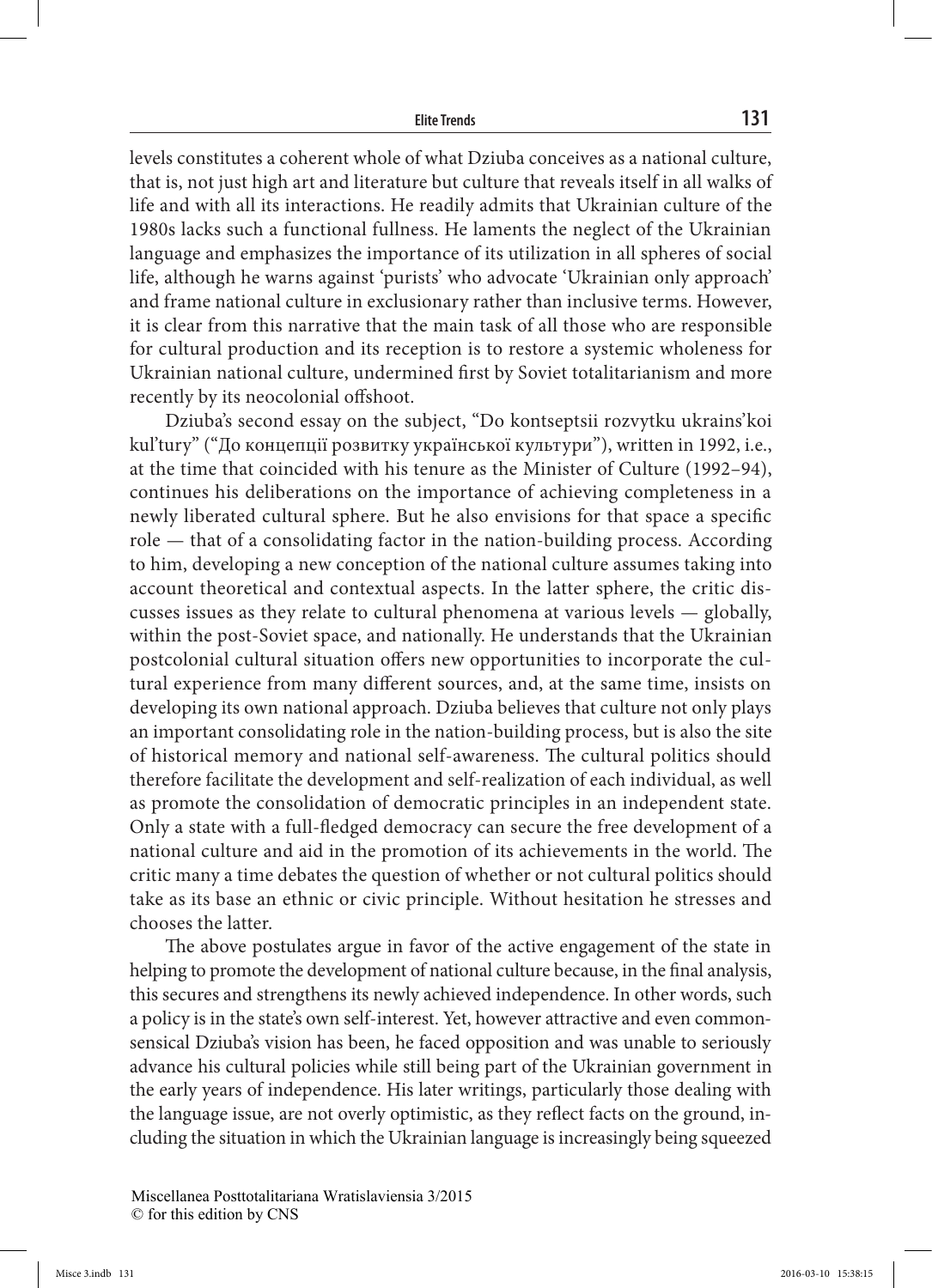out from the cultural space, mainly by mass products coming via Russian TV programs, or popular Russian books in the form of cheap pulp fiction<sup>18</sup>.

Viewing Ukrainian not only as a communicative tool but, more importantly, as a differentiating factor working for the strengthening of Ukrainian cultural distinctiveness, Dziuba's initial focus on the completeness of culture shifted eventually to issues of identity. He realized that the national culture as he envisioned it is unachievable as long as the sense of national belonging or national identity is so poorly developed. According to Dziuba, for all practical purposes, culture and national identity are inextricably linked: "національна культура нагадує про себе як про базову умову національного самоздійснення взагалі" ("a national culture emerges as a fundamental condition for national self-realization")<sup>19</sup>. Later, in the same book, he becomes even more explicit about this connection: "Культура стає способом вираження національної ідентичності та виявлення сенсу буття народу" ("Culture becomes a means for expressing national identity and for providing a *raison d'être* for a nation's existence")<sup>20</sup>. This holistic approach to culture in which the fates of the nation and the individual are fused is also evident in Dziuba's approach to literary scholarship, especially to his studies on Shevchenko. It is necessary, the critic believes, to provide not only a broad context for the poet's creative activities but also to present him in such a way that his oeuvre acquires utmost relevance for the post-independence circumstances. Marko Pavlyshyn, in his insightful paper on Dziuba, "Defending the Cultural Nation Before and After 1991: Ivan Dziuba", sums it up beautifully:

In his book on Shevchenko Dziuba brought into play the two devices that had always served him well: the broad presentation of context, based on profound erudition and research; and detailed attention to the words of texts. At the same time, Dziuba avoided giving rise to the impression that his treatise belongs to the narrow field of literary scholarship. The implied reader is the ordinary person, armed with common sense and a curiosity about things of contemporary importance. Likewise, the implied author does not for a moment conceal his political engagement behind a mask of scholarly objectivity. He writes about Shevchenko because, from his perspective, the narrative of the maker of a unifying Ukrainian national identity is a narrative of the twenty-first century no less than of the nineteenth $21$ .

Examining a literary phenomenon, in this case the work of Taras Shevchenko, from the perspective of its future cultural implications is one of the strategies Dziuba pursues most vigorously. For him, cultural goods that bear national significance and constitute an integral part of a fully developed national culture should ideally become inscribed in the memory of world culture. Dziuba's longing for completeness and wider relevance for its own cultural heritage betrays defensive mechanisms against prolonged colonial oppression and imperial hegemony. It seems that

<sup>18</sup> In light of the Russian-Ukrainian conflict in 2014–15, this situation has been partly corrected. 19 I. Dziuba, *Spraha*, Kyiv 2001, p. 113.

<sup>20</sup> Ibid., p. 224.

<sup>&</sup>lt;sup>21</sup> M. Pavlyshyn, "Defending the Cultural nation Before and After 1991: Ivan Dziuba", *Canadian*-*American Slavic Studies*, 2010, vol. 44, pp. 42–43.